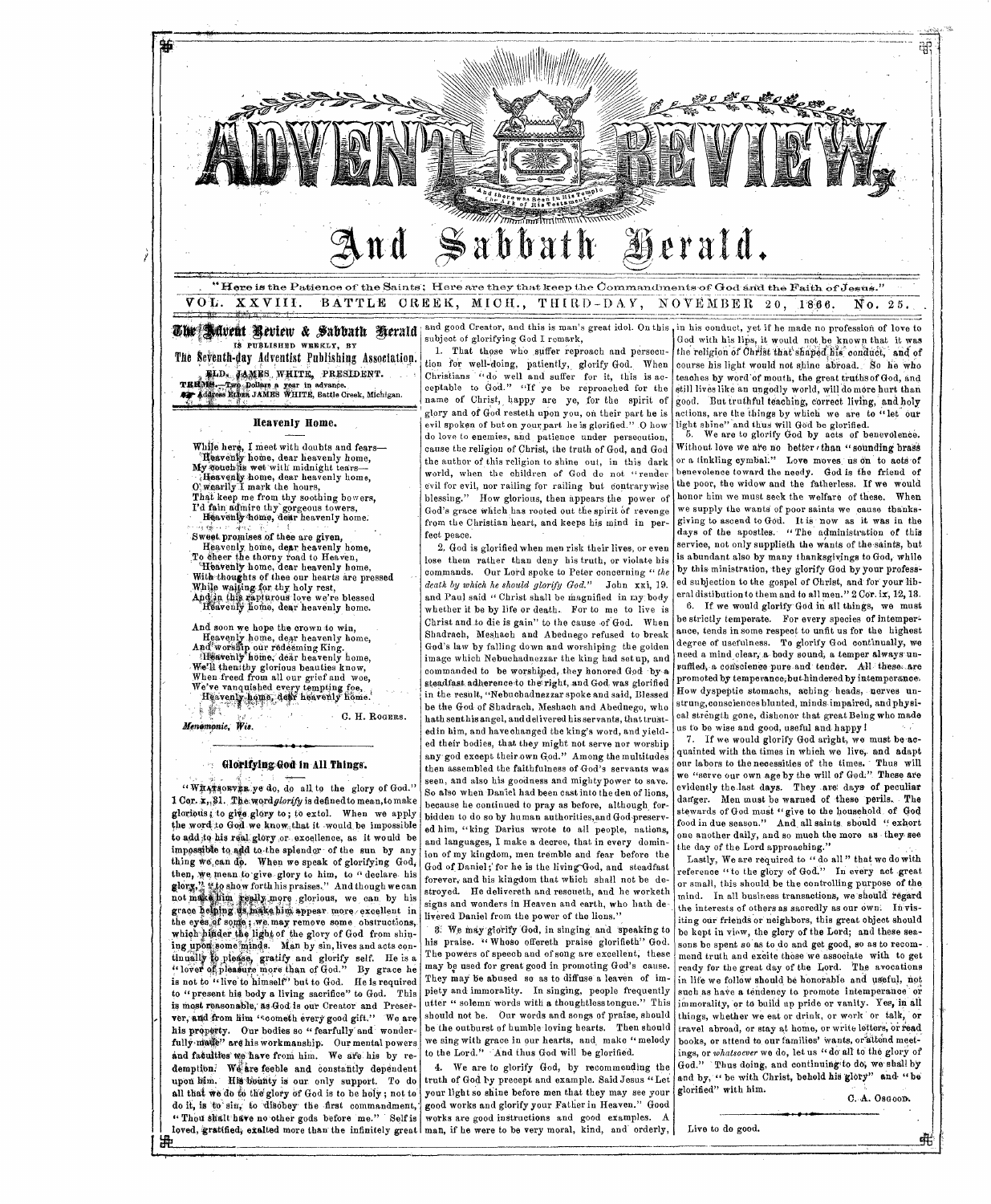#### Cheerfulness.

WHY is it the shining of the sun is the general rule, and ifs being clouded the exception? Why is it that Nature is always cheerful? Whether it be in summer or winter, warm or cold; whether in the falling leaf, ortho budding tree; whether it be in the driven show, or the more quiet rain-drops of midsummer; we can see cheerfulness, something that will do.our hearts good to look at. But man, made in the image of his Maker, will go from morning to -night, day in and day out, scolding, fretting, and storming about, as though this was the thing for which he was made.

But some who think it a sin to scold and fret will wear a sober face, yea, more, a scowl, a frown; a cloud will be visible from morn till night, as though a storm was gathering, hut never bursting. For my part, I had rather see the deep black clouds, the heavythunder, and the sig drops descending in torrents,' and then the 'bright sunshine, than to see dull, heavy clouds, the continual mist, but no storm. If it is impossible for individuals to wear p cheerful countenance at all times, let the clouds gather and burst; but be sure and get off alone somewhere first, so as not to darken another's pathway.. A better way would be, when we feel the clouds gathering, to go away in secret, and pray to our Father who seeth in secret, that we may be rewarded openly, with a cheerful, healthful countenance, ready to distribute a few rays of light to all we meet. I am persuaded that despondency arises more from imaginary evils, than from real ones. I often think in the language of another, " This world is not so bad as some would like to make it." Although this earth, bears the marks of sin, and the curse, and is not a desirable place to live in, in comparison with the better world, yet if people would resolve to come down, as,it were, and live for the present, with a determination to make our present trials as light as possible, never borrowing trouble for. the future, but, being contented, cheerful, and happy, all would go off much better.

What did Paul mean when he said that we should be "sociable?". If he did not have his eye upon some of his brethren way down here in these last days, who were liable to goito an extreme in obeying the injunctions "to be sober," and to "be diligent in business,' I do not know whom he did mean. They are so "sober" that they never smile in their families, so "diligent in business" that they never find time to do anything to make home agreeable.

But as I write this, I become more and more convinced that the chips fly in my own face. That the proverb, "Physician, heal thyself," will apply at home so well that i am determined to make an effort to reform.  $\mathbf{I} \circ \mathbf{known}$  that often when I see myself in the glass, I wonder if that is the countenance I have been wearing all the morning, and do not wonder that the birds did n't sing as sweetly as usual, and that somehow or other things went wrong. But I am thankful that I have at times had grace to turn' away with a brighter face, and go to the table with a resolution to try to "be sociable."

" Oh, let the ungentle spirit learn from hence, A small unkindness is a great offence,'

and so live that others may admire in us a "happy human face.'

HENRY F. PRELpS.

#### Like Past, Like Present.

In Paul's first epistle to the Corinthian church, we find the following: "I hear that there be divisions among yon, and I partly believe it." 1 Cor. ii, 18. While reading this, I was struck with its similarity to the present time, and my sympathies went out to the messengers of present truth,

We read that Paul labored a year and six months at Corinth; that God was with him; Acts xviii, 11; that he had gathered a fleurishing church in the name of the Lord Jesus; that all things were in order when he left them for another field of labor, as he had much to do for the cause of Christ. Yet he was ever mindful of those he had left, and letter followed letter to no fame to trumpet.

encourage, strengthen, or reprove, as they stood in need. The converts, like those of the present time, had much to contend with and often failed. Party strifes entered the church. Some did not believe in the simplicity of the apostle's teachings. They wished to move along in a little gayer style, and thought it all foolishness to be so particular. Certain- ones desired to manage affairs to suit themselves. The report goes to Paul. Hear his reply : "I hear that there be divisions among you, and I *partly* believe it." He is *loth* to believe it. The thought is too painful. He had done his very best to serve them. It all comes fresh to his mind, and he tells them that "he was servant to all; that he labored with his hands that he might be chargeable to none, while he taught them the way, the truth, and the life." Many believed the truth, forsook their traditions, threw away their idols, and began to walk in newness of life. Oh! how he loved them, and how they loved each other. But now he hears of divisions. He knows they have ceased to love; for where love is, there is unity, peace, and good-will. How his heart aches as he tells them what he has done to win them to Christ ; tells them of his own warfare, and how much he needs their prayers. He entreats, exhorts, and finally commends them to God.

Now for the comparison. The, messengers go out with the third angel's message, and kindred truths. Many are constrained to believe, and forsake the traditions of men, cleave unto the commandments of God and the faith of Jesus, throw away their idols, crucify the lusts of the flesh, and commence the work of fitting themselves to meet their Redeemer. Oh, how they love their God and fellow-men.

"Now each can feel his brother's sigh, And with him bear a part; When sorrow flows from eye to eye, And joy from heart to heart."

The servants feel that through their Master's strength they have done a good work. They commend the church to God, and go again among strangers to serve their Lord, desiring an interest in the prayers of those who love and obey the truth. For a time, all goes well with the church. Cheering are the reports. Oh, how they encourage the poor care-worn servants, and lighten their burdens. The dear brethren and sisters are faithful. Often in their dreams they meet and hold sweet communion. They seem to see the tear of sympathy flow, while they speak of their trials without, and temptations within. They feel strong to

work ; for their hands are upheld. But there comes a change. What is the matter now ? Like Paul, they, too, hear of divisions in the church.

The enemy has been at work and found the weak points, and has created an enmity between its members. They see each other's faults. This matter is wrong, and that is wrong, till *all* is wrong. Then we hear them say, I will leave the church if A or B does not! Oh, where is the love that so lately bound them? Is it all gone? Where are the spiritual ones to restore such as are overtaken in a fault? Where is the forgiving spirit that forgives until seventy times seven? Do they think for a moment of the anguish they are causing those who have labored for, and, taught them better things? Do they think how discouraging such reports are, when, like Paul, the absent ones are forced to believe it?

Dear brother, sister, in Christ, be warned and counseled by these words of our Saviour, "It is impossible but that offences will come ; but woe unto him through whom they come ! It were better for him that a millstone were hanged about his neck, and he cast into the sea, than that he should offend one of these little ones. Take heed to yourselves. If thy brother trespass against thee, rebuke him, and if he repent, forgive him, And if he trespass against thee seven times in a day, and seven times in a day turn again to thee, saying, I repent, thou shalt forgive him." 1-5,

Do these things that thou mayest live in unity, and may the God of peace bless and keep you steadfast, unmoveable, and always abounding in good works. S. A. DOUR.

The man who trumpets his own fame will soon have

### The Peace of God.

42

THE world is not at rest, is not at peace. "There is no peace, saith my God, to the wicked," and this world, lying as it does in the wicked one, has no peace. It craves for peace, but the peace comes not. It multiplies its appliances to produce the peace, butit comes not, It.multiplies, its lusts, but peace-comes not. It multiplies its manifold amusements—balls, theatres, operas, and the like=but the peace comes not. And in the hearts of the millions there is this craving for a peace which has never yet been known by them a peace for which they were made (were we not made for peace ?). Yet these hearts are filled with everything except peace. There is no peace for the world, and the wars and rumors of war which we hear on every side tell us that just as the world is without pardon, so it is without peace,

And yet there is such a thing as pardon, and there is such a thing as peace, and there is such a thing as being peaceful in a stormy world, peaceful in the midst of a warring world. There is such a thing as reace, and it is this peace which we, as followers of the Prince of Peace, profess to have received. We have received peace ; the world has not. We have received peace in receiving the foundation on which the peace is built.

The first announcement of this peace in Scripture seems to us a strange one. It seems not like peace, but war. It is, "I will put enmity, between thee and the woman," etc. That is the first anouncement of this peace. It is the anouncement of the foundation of it, and it seems strange to us. For it is the announcement of peace, and yet it speaks of war. It is the announcement of war, of war, between God and man's enemy, and that is peace. It is the announcement of war between man and man's enemy: and that is peace. for it is peace upon the foundation of Him who is the woman's seed, the Man with the bruised heel; and this is peace. So while this first announcement seems like a proclamation of war, it is in reality the foundation of peace—peace to us, and peace ultimately to the world, when he who is the Prince of Peace shall come to establish his reign of peace.

But in this twofold proclamation of war and peace we have three things. There is enmity, there is [conflict, and there is victory. There is enmity, between Christ and the serpent, or the serpent's seed; conflict between Him and the serpent and the serpent's seed: victory—his victory—a partial victory at first, apparently a being overcome by the bruising of his heel, but a final victory, a victory of which we have the commencement at his first coming, of which the consummation shall be at his second coming, and of which we have an earnest now, inthat prophecy of the Apostle, " The God of peace shall bruise Satan under your feet shortly." The message which came from heaven when the Seea of the woman was announced on earth, was,."Glory to God in the highest, on earth peace;" and you remember how the multitude which formed that wonderful retinue of Jesus on his entrance into Jerusalem, gave utterance to the shout, "Blessed be the King that cometh in the name of the Lord; peace in heaven, and glory in the highest." The first announcement is heaven speaking to earth : the second is earth speaking up to heaven, as if the whole circle of the universe were taken in; as if the fountain opened in Paradise, and more fully opened at Bethlehem, was pouring out its full waters on heaven and earth; as if it were not earth only which was to drink in the peace and be reconciled, but as though heaven itself was to drink in a new joy from Him who is the Prince or Peace.

We find some remarkable expressions concerning this peace in the New as, well as in the Old Testament, We have God's character as the God of-peace. Is that the God we worship, or is it an unknown God in whom we have no peace at all? He is called " the very, God of peace," If we have approached Him at all, we must have found something of this peace, for by coming in contact with this God of peace, through the reconciliation ef Calvary, we haye peace with God, This is what we came preaching—" preaching peace by Jesus Christ." Peace, " peace to him that is afar off, and

蚭

 $#$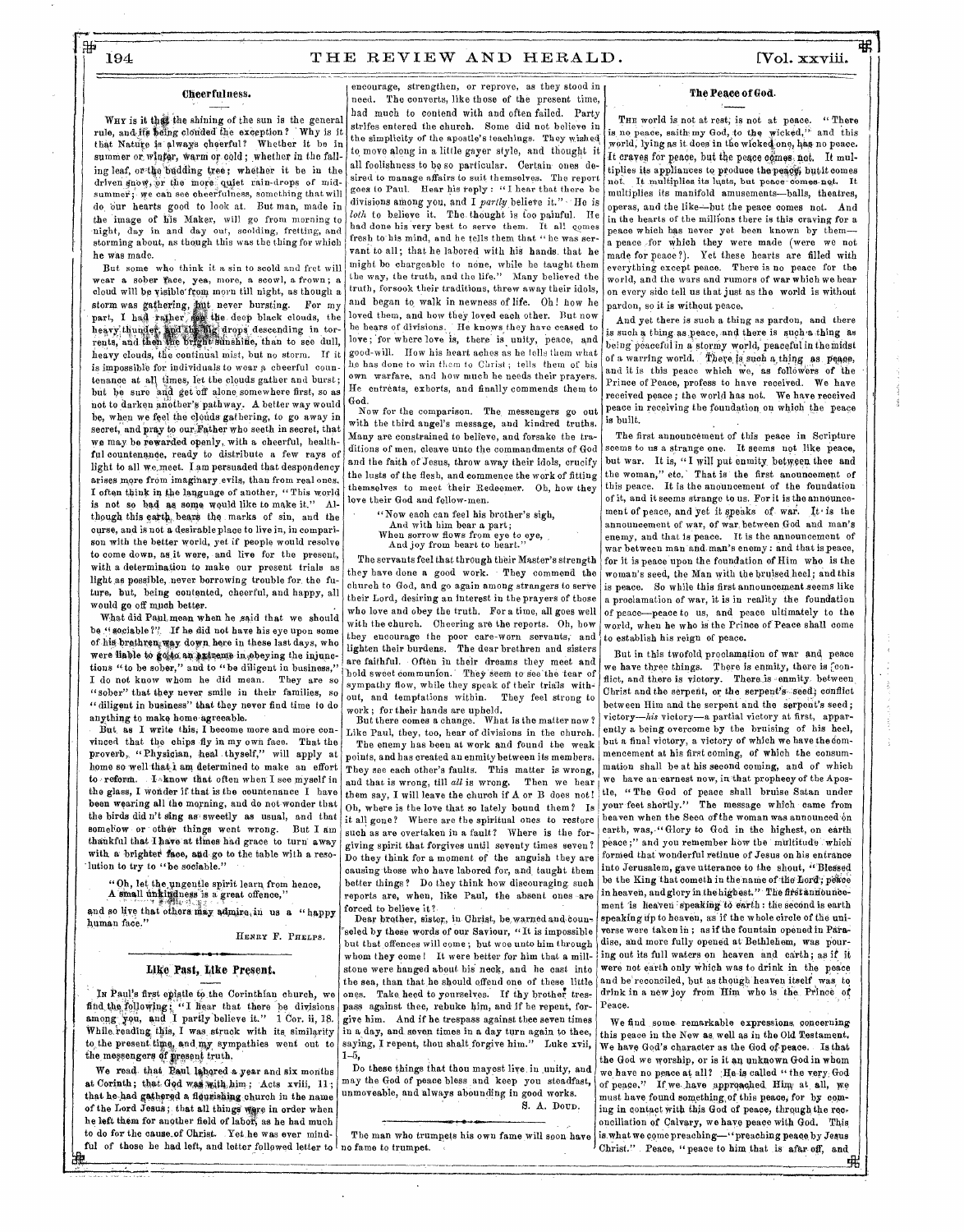## H

#### No. 25.] THE REVIEW AND HERALD. 195

to them that are nigh." If there is one far-off sinner here, one unreconeiled man or woman here, we preach peace to you now, that you may enter into it, and that it may enter into you.

But there is something more about this peace. It is net merely peace from God, but the peace of God. Not the peace of the world, nor the peace of the flesh, nor the peace of Mem, but the "peace of- God." And lest any should suppose it is but in a small measure, it is added, "which passeth all understanding." To this full peace we are called, on this full peace we stand and rejoice,in the hope of the glory of God. It is as gathering, around this standard of peace we meet today. It is around this footstool of peace we have already knelt; around this peace we rejoice as common partakers of the grace and of the peace of our God and Father. Brethren, that peace which was first annonneed to our first parents in Paradise, the peace which was accomplished on Golgotha, that peace is a divine peace, an eternal peace, a holy peace, too holy to be tampered with, or turned to unholy uses. So, he who says, " I have peace," and lives a worldly life, is a liar. There is no peace in him. He who says, "I have peace," and yet conforms to the world, is a liar, Father. Brethren, that peace which was first an-<br>nonneed to our first parents in Paradise, the peace<br>which was accomplished on Golgotha, that peace is a<br>divine peace, an eternal peace, a holy peace, too holy<br>to be tampered for he knows not the foundations of peace which lie far back in what I have already mentioned-the enmity, the conflict, and the victory; and, if he knows not these, he should give up the name altogether. This peace separates us entirely from the world. it not only gives us no relish for the things of the world, but an abhorrence of them; nay, it brings in enmity between us, and daily conflict, though, in the end, daily victory. And it is this victory which is described in and promiss to the church at Ephesns, "10 him that<br>overcometh will I give to eat of the tree of life which that promise to the church at Ephesns, "To him that is in the midst of the paradise of God." That promise carries us back to Eden, and to the tree of life in the midst of the garden. Take all the seven promises to the churches, but take them in connection with the enmity, and the conflict, and the victory. Remember, whilst there is' the glory unspeakable, the kingdom which cannot be moved, the inheritance incorruptible. and undefiled, and which fadeth not away-whilst there is the tree of life in the midst of the paradise of - God—whilst there is the Morning Star—the seat on the Father's throne—yet there is the enmity, the conflict, and the victory; and the promise is " to him that overcometh." $-Bonar$ .

## ' The Gotern Apprehension.

CARDINAL CULLEN of Dublin, Ireland, has issued a pastoral bewailing the condition and prospects of the Pope, as apparently about to be driven from the Holy City, and ordering a day of fasting and prayer that these evils may be averted. The cardinal says that when the French troops leave Rome "then will the agents of the excommunicated king of Sardinia and of the secret societies re-establish their reign of terror in Rome, and drive the weak and corrupt Romans to vote the deposition of the Pope and the annexation of the Papal states to the kingdom of Italy ; then will be complated the spoliation of the vicar of Christ, not less by the; cowardice and treachery of his friends than by the injustice and impiety of his foes; then will all the powers of hell heterted anew to crush his spiritual snpremacy. He will not have left whereon to lay his head. Like his Divine master, he will be loaded with insults and charged with crimes; he will be deprived of liberty-it may be of life. Such are the events which, in the ordinary course of human affairs, we may expect very soon to witness."—Springfield *Republican.* 

A curious and not very satisfactory reason is given for the contentment-of the English churchmen with existing evils. " A general expectation prevails among the clergy of the established church that the personal advent of the Lord Jesus is near at hand, and that all things mush grow worse and worse till he comes; and, therefore, they acquiesce in "things as they are," almost without a murmur."—Ibid.

Lady preachers are betoming popular. Two young ladies preached last Sunday at Washbourne Hall, Bayswater, on the coming of Christ. The dates fixed for the second advent are between 1870 and 1875.-London *Correspondent-of the N.* Y. *"Round Table."* 

1'1'

end Adventists. The end of the world is a very popu-in any of the *older* editions, where it should be if lar topic. Even the skeptics are beginning to talk in continual rain, the extraordinary character of the late dred days," is correct.—Herald of Bridegroom. events in Germany,the disturbed condition of the continent, apparently pointing to further convulsions, the cholera, and the precarious state of the Emperor's induce some people to suppose that the end of things is approaching.—/b*id.* 

Rev. Dr. C. B. Smyth of New York, preached a sermon on Fenianism, last Sunday, in which he said the Fenians were not organized to deliver Ireland, but for the great battle of Armageddon and the last struggle of Popery.—Ibid.  $\begin{array}{c}\n\text{Perp}, \text{---}Ibid. \\
\hline\n\text{THEORED ARA} \text{Tr} \text{CALD} \text{Tr} \text{CALD} \text{Tr} \text{CALD} \text{Tr} \text{CALD} \text{Tr} \text{CALD} \text{Tr} \text{CALD} \text{Tr} \text{CALD} \text{Tr} \text{CALD} \text{Tr} \text{CALD} \text{Tr} \text{CALD} \text{Tr} \text{CALD} \text{Tr} \text{CALD} \text{Tr} \text{CALD} \text{Tr} \text{CALD} \text{Tr} \text{CALD} \text{Tr$ 

 $\alpha$ 

calls attention to the fact that the beginning of the new year will witness the inauguration of unbroken steam communication around the globe, to be thenceforth prosecuted as regularly as the arrival and departure of European steamships at our wharves. The steamship Henry Chauncey will sail on the 11th of December for the Isthmus; will connnect there with the Golden City for San Francisco ; and from San Francisco, on the first day of January, the steamship Colorado will sail for Yokohama, in Japan, and Hong Kong, in China. If, arrived at the latter port, the passenger wishes to still journey westward, he can proceed by the boats of the Peninsular and Oriental Company to Bombay, and onward through the Red Sea to the Isthmus of Snez, which, crossed by rail, conducts to the British line of Mediterranean, steamers, touching at' Malta and Gibraltar, and arrive in England, where a few hours of railway will enable him to take passage in one of a dozen lines of steamships for this country -the supposed point of departure.

## THE POPE is in tronble. His stay in Rome may ter-

.

minate abruptly almost any day. A recent letter from Milan,-Italy, says: "There is a great deal of nervousness at Rome.

The volunteer legion is rather an expensive luxuryneither useful nor ornamental. it has shown such a mutinous spirit that it begins to be doubted whether another regiment will not be needed to enforce discipline in its pions ranks. It is intimated that if it would frighten Italy—if the Italians would be duly horrified at the spectacle—the Pope would leave Rome for a season. Now nothing would so delight the -nation as the departure of the Holy Father from Rome. The day has passed when Popes can bebegged to return, as the plebs nsed to do when they emigrated to a more salubrious climate. The Roman Conrt is so governed by traditions that it is hoped that Pio Nono may cut the knot of Roman difficulty by taking himself away. He may return again, but when he comes he will find a cleaner, better governed and a happier Rome than he will leave behind him. The Papal authorities do not yet comprehend the situation. They have barely heard<br>of Sadowa, and until yesterday did not believe Italy season. Now nothing would so delight the nation as in the<br>the departure of the Holy Father from Rome. The day<br>has passed when Popes can be begged to return, as the forcib<br>plebs used to do when they emigrated to a more salwould obtain Venetia.

When they come to see that Italy has won, that Austria will not interfere to save Rome, that the French troops will surely go away, they will then probably do the worst thing under the circumstances—and the voluntary exile of Pio Nono is likely enough to be that thing."

#### The Septuagint Translation, and the 2300 days  $\overline{\mathbf{u}}$ ,  $\overline{\mathbf{u}}$ ,  $\overline{\mathbf{u}}$ ,  $\overline{\mathbf{u}}$ ,  $\overline{\mathbf{u}}$ ,  $\overline{\mathbf{u}}$ ,  $\overline{\mathbf{u}}$ ,  $\overline{\mathbf{u}}$ ,  $\overline{\mathbf{u}}$ ,  $\overline{\mathbf{u}}$ ,  $\overline{\mathbf{u}}$ ,  $\overline{\mathbf{u}}$ ,  $\overline{\mathbf{u}}$ ,  $\overline{\mathbf{u}}$ ,  $\overline{\mathbf{u}}$ ,  $\overline{\mathbf{u}}$ ,  $\overline{\mathbf{u}}$ ,

Ma. CUNNINGHAM, on page287, of his work on the Revelation, published in 1813, says: "I have shown in a paper, in the *Chriitian Observer,* for May 1811, that *every edition* of the *Septuagint in existence,* and also the Vatican, MS. agree with the Hebrew text, in rendering *two thousand three hundred days,* with the sole exception of the Vatican edition, which is the *most modern* of *all* the original editions of the Septuagint." The foregoing shows clearly that there is no confidence whatever to be placed in the Septuagint rendering picable and be honored.

France just now offers a promising field to the Sec-  $+$  - "2400 days," since this rendering is not to be fonnd a religions strain of "signs and tokens;" but their the Septuagint agree with the Hebrew, there can be newly-found religion takes a very gloomy color. The no question but that "two thousand and three hunreading is correct. But since all the older editions of

health, all contribute to the general :depression, and have organized a "California Christian Sabbath Asso-CALIFORNIA is to be enlightened on the subject of Sabbath-keeping, so called. Citizens of San Francisco eiation," with H. P. Coon, Mayor, for President. They have issued an appeal, and sent a traveling agent through the State, who is to organize an efficient Committee in every connty, to carry ont the objects of the Association. They have also sent for a large supply of the documents of the New York Sabbath Commit*tee.—Sabbath Recorder.* 

## , ;

THE DROUGHT IN CHINA.-A letter, dated Pekin, the 1st of August, says:

distress. The absence of rain in summer, and of snow For the last eleven months, there has not been, one may say, a drop of rain at Pekin nor in the surronnding conntry. The crops have been withered up while standing, and the cnltivators are reduced to extreme in winter, forms a real public calamity, which occupies the most earnest attention of the Chinese Government. In these cases, it is the custom of the Celestial Empire to ordain fasts, general prayer, and expiatory ceremonies.

> .e<del>.e.c.</del> Confidence in Divine Protection.

MAN may trouble and distress me, 'Twill but drive me to thy breast; Life with trials hard may press me, Heaven will bring me sweeter rest. Oh? 'tis not in grief to harm me,<br>While thy love is left to me; Oh ! 'twere not in joy to charm me, Were that joy unmixed with thee.

RUSSIAN AMERICAN ALLIANCE.—The Russian papers are discussing the subject of an American alliance apparently with great favor—one prominentjournal holding that no other alliance is possible ; and another, referring to our procurement of a naval station in the Mediterranean, says:

" The nearer the time approaches for the dissolution of the Turkish Empire, the more do our interests demand that part of that Empire should revert to the United States. When the latter possess a naval station in the Mediterranean, the American flag will be able' to prevent the fleets of Western Europe making a forcible entry into the Black Sea, while our Baltic fleet will protect American interest in the North of Europe." •

DURING the year 1865, the losses by fire in the United States exceeded forty-three millions of dollars, while the average for the preceding eleven years was jnst about half that amonnt. The losses during 1866 will probably double those of 1865, inasmuch as they were calculated in the beginning of July, after the fire in Portland, at  $$44,286,000$ .

Richard Ayers, a noted Spiritualist, hung himself at Pittsburg, Pa., last Saturday. He had for along time been laboring under a kind of mania that his body was bewitched by some adverse spirits.

• A PILL-BOX factory in Bristol, Vermont, uses up 800 cords of birch wood per annum,

s

And the pills create a demand for as many more edrds for coffins.

- *"Dum vivimus vivamus"—"* While we live, let us live."
- " Live while you live," the epionre would say,
- "And seize the pleasures of the present day.", "Live while you live," the saeredpreacher cries, "And give to God each moment as' it flies:" Lord! in my views, let both united be;
- 
- 
- *i* I live in pleasure, when I live to thee!

Better be honorable and be despised than to be des-鼎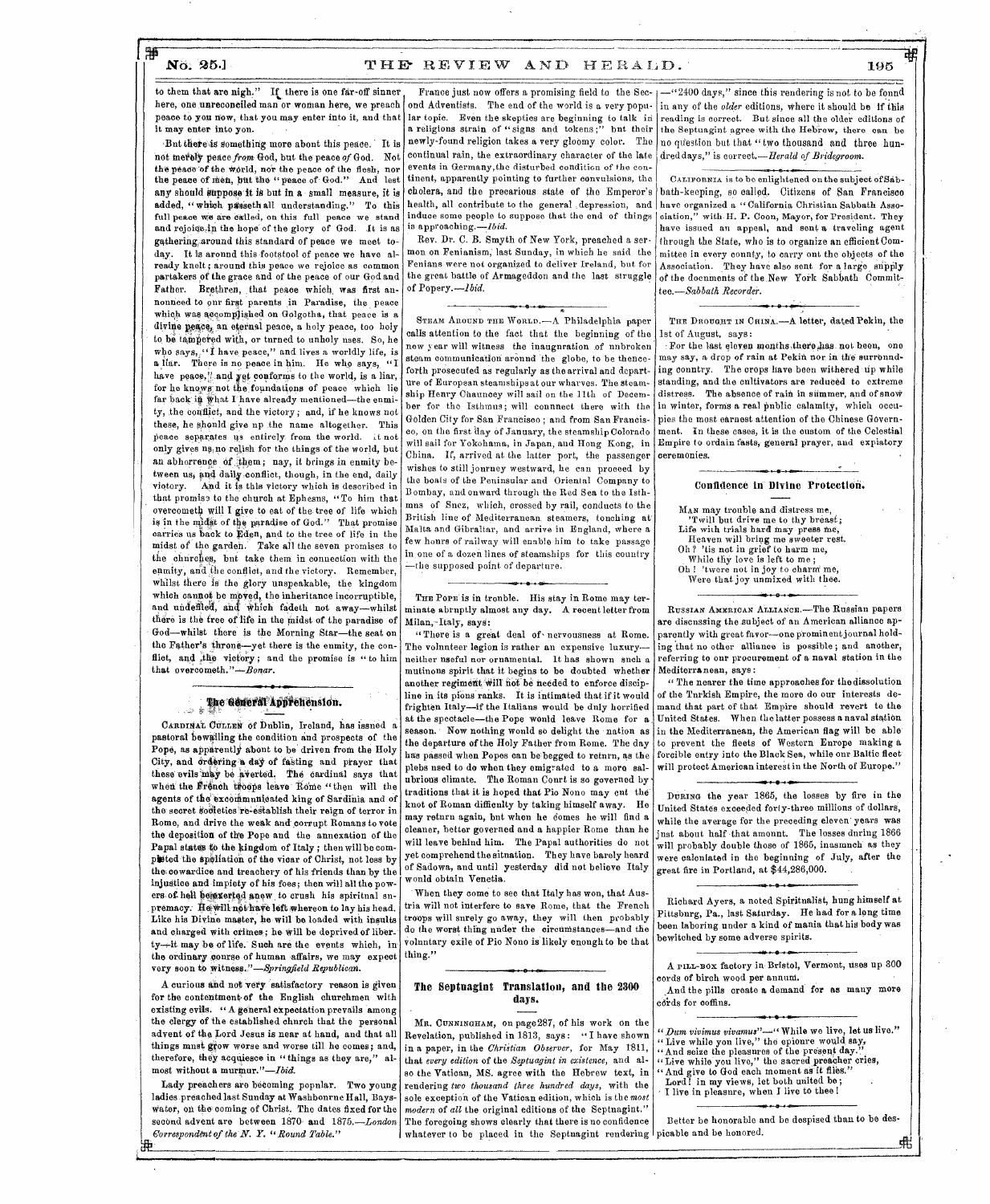### 196 THE REVIEW AND HERALD.

## The Review and Herald.

"Sandtify them through thy truth: thy word is truth." BATTLE CREEK, MICH., THIRD-DAY, NOVEMBER 20, 1866,

URIAH SMITH, EDITOR.

The Two-horned Beast.

A REVIEW OF **H.** E. CARVER.

*(Continued.)* 

WE now come to notice more particularly the works of the two-horned beast, and the efforts of H. K C. to apply these to the operations of the Romish hierachy. The prophecy declares of this beast, Rev. xiii, 13, 14, "And he doeth great wonders so that be maketh fire come dawn from heaven on the earth in the sight of men, and deceiveth them that dwell on the earth by means of those miracles which he had power to do in the sight of the beast.'

It will be observed that the great wonders which the two-horned beast does are real wonders: and although they are called "lying wonders" in 2 Thess. ii, 9, they are not false in themselves, tricks, shams, deoeits, but real wonders wrought for the purpose of proving a lie. And this at once overturns every claim that is based on the pretended miracles of the Romish church; for Rome has never performed any real miracles. All that she claims as sach are only tricks and deceptions; and it is abusing the Devil to call these the " working of Satan with *all power* and signs and lying Wonders." Rome has never done any work to which the Scriptures apply the term, miracle. Hence the Romish hierarchy cannot be the two-horned beast Which is a wonder-working power.

H. E. C. seems to be aware of the difficulty involved in applying this language to the pretended miracles of the Romish church, and hence endeavors to find a fulfillment in works which she has really performed, far short as they come of being miracles. In enumerating these, he says:

I'll and prodigious exploits, and is crowned with incredible success. "He has the art to persuade his fol-<br>credible success. "He has the art to persuade his fol-<br>lowers that the clergy of the church of Rome are the only true ministers of Christ!"

The mark of astonishment appended to this extract is our own. The writer seemed to think there was nothing astonishing in calling this a miracle. What is there of the "all power" of Satan in this? What is there here peculiar to the Romish church? Every church under the sun, taken in its great divisions, as Protestant, Greek, Mahometan, Mormon, &c., believes **the** same. But he goes on :—

" That they have such great influence in the court **of** heaven as to be able not only to forgive sins, butal**so to grant** indulgences in sin, by paying certain stipulated sums."

Where is the "power," " sign," or "miracle" here. **It is no more** than the ten thousand other errors that **other** false churches have made their followers believe. **He** says further:—

"**lie persuades them** too that they can do works of **supererogation."** 

Do not forget reader that this is "all power, signs **and lying** wonders." We fear you would entirely overlook **this fact** if not continually reminded of it. We **quote again:—** 

**. " He pretends** that an incredible number of miracles **have been wrought** and are still working by the Almighty, as so many evidences of the great sanctity of<br>the Latin church; and the false prophet has such an<br>astonishing influence over his flock, as to cause them<br>to believe all his fabulous legends and lying wonders"

**What a miracle it** is that the church of Rome should have such an "astonishing influence" over ber deluded votaries **as** to cause them to believe all her lying legends ? For the reader will perceive that H. E. C **adroitly** endeavors to make the "wonder" consist in this astonishing influence, not in the pretended miracles. But what of it? Who cannot point to scores of other churches which have had an equal influence ov'er their deceived followers? But we must let H. E. C. speak again:—

is not confined to this world; that he is able by his prayers to deliver the souls of the deceased from what **he** calls purgatory, a place which he has fabled to ex-ist for the purification of sinful souls after their departure from the world."

Where is the "miracle" here? Does it consist in his " pretense" that his power is not confined to this earth? If so others have pretended greater things than that, and hence have wrought greater miracles. Persons have come to this Office, some pretending to be the angel Gabriel, and others pretending to be Jesus Christ; but we did not consider that they were doing any very great miracle. Butperhaps the miracle consists in the expression "(and is believed!)" which is thrown in as such a marvelous thing within parentheses. If so, as the believing is done by the people, it is thepeopie, not the hierarchy that do the miracle. So, turn the facts either way, and subject them to any amount of pressure, we can get no miracle, sign or wonder out of them. But perhaps we shall come to something yet for H. E. C. continues:-

"His wonderful exploits in being able to induce men **possessed** with reasoning faculties to believe his monstrous absurdities, do not end here."

The only wonderful thing we see in all this, is that any power could so far bewilder H. E. C., possessed, as we have always taken him to be, with reasoning faculties, as to lead him to so utterly confound mere false doctrines with the working of miracles ! For the reader will perceive that all the points he has thus far brought up as the "wonders" and " miracles' wrought by the two-horned beast, or Romish hierarchy, are merely the false teachings of that church. But false doctrines are not miracles. And they are not peculiar to the church of Rome. They are found in every man-made creed in Christendom. But something more wonderful still follows. In bringing fire down from heaven in the sight of men, the two-horned beast reaches his climax of power; and on the same point, the articles of H. E. C. reach their climax of absurdity. Just listen:—

"He even maketh fire come down from heaven in the sight of men. Fire, in Scripture, when it signifies-<br>*wrath*, presents that species of indignation which is<br>attended with the destruction of whatever is the cause of it. Thus the *wrath* of God, is likened to fire. Ps.<br>xviii, 7, 8, Jer. iv, 4. Therefore the *fire* which the<br>false prophet bringeth down from *heaven* upon the<br>earth, is the *fire of indignation*, which he causes to co [upon those ?] who **rebel ngainst** his authority."

There! reader, is not this question now settled ! "Fire, *when* it means wrath 1" Oh ! indeed! But what, in the name of common sense, is there about " wrath" in the prophecy ? The Lord told Israel they should he "hurnt with hunger;" Deut. xxxii, 24; and H. E. C. might just as well have said, *Fire* when .it means *starvation;* and it would have had just as much to do with the prophecy. John gays, He doeth *great* wonders, *so* that he maketh fire come down from heaven upon the earth in the sight of men." Bringing down fire is the greatest wonder that he performs; it is his most potent miracle to deceive them that dwell on the earth ! But this, in H. E. C.'s estimation is simply causing wrath to come from the throne of the Latin empire against those who oppose its authority. Mighty miracle, this, is it not! What a sublime declaration, "He deedh great wonders, so that he maketh *wrath* come down from heaven !" Sublimer still, this: "He doeth great wonders so that he maketh wrath come down from the heaven or throne of the Latin empire upon those who rebel against his authority! No other empire ever did anything of this kind, of course ! In no other kingdom did wrath ever come from the throne upon those who rebelled against its authority; oh, no! No wonder people were struck dumb with amazement! No wonder they were "deceived" by such an exhibition. Oh, stupendous miracle, which he "had power to do *in the sight* of the beast!" He makes wrath come even *from the beast himself,* upon all those who oppose his authority! Oh, amazing wonder! Oh, supernatural power!

Seriously, one such exposition as that which we are examining is enough to doom any theory to eternal oblivion. Any view whioh drives its adherents to such interpretations of scripture, cannot stand. Give

"He pretends also (and is believed!) that his power, theory from the Bible, we care not what it is. But H. E. C. would fain have this view take among "men possessed with reasoning faculties." If he accomplishes this, he will have succeeded in doing a mightier miracle than was ever wrought by the Romish hierarchy; and his own two-horned beast might just as well surrender him the palm on "doing great won-<br>ders." If the two-horned beast we hold to, drove us If the two-horned beast we hold to, drove us to such straits to bolster him up, we would instantly abandon his deformed and unsightly carcass to the beasts of the field and the fowls of the air.

> Of the two-horned beast, the prophecy further says, that he causes all to receive a mark in their right hands or in their foreheads, and "that no man might buy or sell save he that had the mark, or the name of the beast or the number of his name," On this point H. E. C. produces testimony from history showing that in several instances the pope, or councils or rulers in obedience to the pope, have passed degrees against those whom they were pleased to style heretics, to prevent their buying and selling, or bedding even the ordinary intercourse of life. We are happy to meet with this testimony. As we hold that these acts were done by the leopard beast, it throws light on the work of the two-horned beast. The two-horned beast was to exercise all the power of the first beast before him; and the two-horned beast decrees that men who oppose his authority, shall not buy or sell. Now if the first beast has done the same thing, it shows in what sense the two-horned beast exercises all the power of the first beast before him ; namely, he is equally intolerant and oppressive with heretics. But if it should appear that the first beast never had done this, nor anything as severe as this, then the two-horned beast in doing it, would not only exercise all the power of the first beast, but. even go beyond it ; which the prophecy does not warrant. Testimony, therefore, to show that the first beast has prohibited buying and selling under certain circumstances, is right to the point as throwing light upon the same acts in the two-horned beast.

> The number of the beast, says the prophecy, "is the number of a man; and his number is six hundred three score and six."  $(666.)$  This number, H. E. C., from Newton, finds in the word "Lateinos," the "Latin" kingdom, using letters for numerals, according to ancient custom. Thus, L, stands for 30, A for 1, T, for 300, E, for 5, I, for 10, N, for 50, **0,** for 70, and S, for 200; which numbers, added together, make 666. This drawing the number from a name, we must regard as rather conjectural than otherwise, seeing that names can be found almost to any extent, making just that number. We think we discover a serious objection, however, to the exposition which H. E. C. offers from Newton. The number, says the prophecy, is the number of a man; and if it is to be derived from a name or title, the natural conclusion would be that it must, be the name or title of some particular man. But H. E. C. gives us the name of a people or kingdom, not of " a man" as the prophecy says.

> The most plausible name we have ever seen suggested as containing the number of the beast, is the blasphemous title which the pope applies to himsels. and wears in jeweled letters upon his miter or pontifical crown. That title is thin: *Vicarius filii Dei:*  "Vicegerent of the Son of God." Taking the letters out of this title which the Latins used as numerals, and giving them their numerical value, we have just 666. Thus we have V, 5 ; I, 1; 0, 100 ; (a and r not used as numerals;  $\left( \right)$ . I,  $1$ ; U (formerly the same as V), 5 ; (s and f not used as numerals ;) I, 1 ; L, 50; **I,** 1;  $I, 1$ ; D, 500; (e not used as a numeral;) I, 1. Adding these numbers together, we have just 666.

> The following extract on this point is from a work. entitled "The Reformation," bearing the date of 1832 :—

us the same reckless liberty, and we can defend any thoughts, with the rapidity of lightning reverted to "Mrs. A., said Miss Emmons, I saw a very curious fact the other day ; I have dwelt upon it much and will mention it. A person, lately, was witnessing a ceremony of the Romish church. As the Pope passed him in the procession, splendidly dressed in his pontifical robes, the gentleman's eye rested on these full, blazing, letters in front of his miter : "VICARIUS FILII DEI," " The Vicar of the Son of God." His

#### [Vol. xxviii.

gig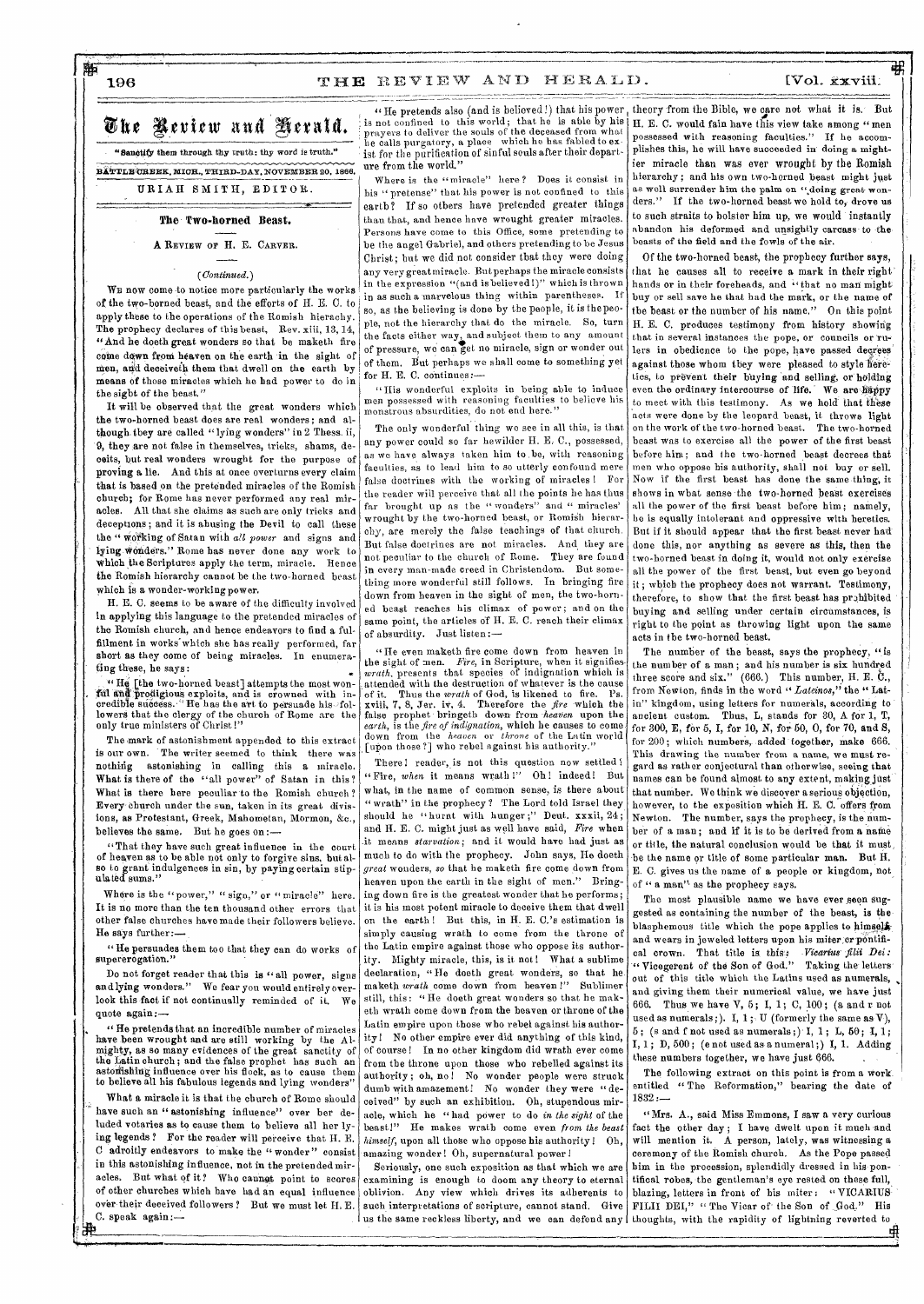肇

### No. 25.1 THE REVIEW AND HERALD. 197

Rev. xiii, 18. Will you turn to it ? said Mrs. A. Alice | urge us louder than words can do, to scatter the books | with them and held three meetings at their place. I opened the New Testament and read; 'Let him that and papers. What if ten are lost to every one that stayed two days longer and visited the brethren, and hath understanding count the number of the beast: for it is the number of a man; and his number is six hundred three score and six.' She paused, and Miss Emmon's said, He took out his pencil and marking the numerical letters of the inscription on his tablet, it stood 666."

Here we have indeed the number of a man, even the "man of sin;<sup>4 and</sup> it is a little singular, perhaps providential, that he should select a title which shows the blasphemous character of the beast, and then cause it to be inscribed upon his miter, as if to brand himself With the number 666.

We' had hoped to finish our remarks on this subject in this number; but'we must crave the indulgence of the reader while We endeavor to close in our next. *(To be continued.)* 

#### $f \circ g$  seatter the Books and Papers.

WE are satisfisd that there is one branch of the work in which we are engaged, upon which there needs to be a great advance among this people; and that is, the circulation of our publications. From what has already been done in this respect, and the many that. have embraced the truth from merely reading the books and papers, we can judge, to some extent, of the many-'honest hearts that might be reached all over the land, by a judicious yet *liberal* and wide-spread circulation of onr publications. The number of living preachers is limited. The silent preachers, the printed sheets, oan be multiplied by hundreds of thousands, if only called for. Then do not restrain these messengers of truth that are waiting to go forth upon their mission. Let them, go by pundreds and thousands. Brethren and sisters, everywhere, resolve yourselves into a committee of the whole, to put into the hands of *every person* with whom there is a willingness to read, either the Review or some publication on present truth. The blessed results of such a move, eternity alone can tell. .There are thousands waiting to embrace the truth, who do not as yet, know that such a people as Seventh-day Adventists exist, or that any such truths are promulgated, as we hold. Who is to search out all these, and show them the light. This must not all be left to the preachers. The humblest believer may have some share in it, by heeding the injunction, "Cast thy bread upon the waters," and sending forth 'upon their. way, some publications well-stored with prectous truth. We are assured that it would not in all cases be necessary to wait the " many days" before witnessing the good result.

Another case has just come to our knowledge, of hearts ready to receive the truth simply from reading, which is calculated to admonish us as to our duty in sending forth the books where such ones can get hold of them, as well as to greatly encourage all lovers of truth to take hold of the work with new energy and zeal. A persomin this State who has by some means come incontact with some of our publications, writes:-

"I have become greatly interested by reading several of your publications of late. Although a humble lay-<br>man, I have been for the present year preaching to an<br>unsupplied community in an adjacent town. Before I read any of your works, I had become deeply im-<br>pressed with the idea of the speedy advent of the Messiah. Your works were received with great joy<br>to me. I conversed to-day with Eld. L. and Eld. S.<br>of this town, who I found were firm believers in the truths you advocate. They are both Wesleyan minis-ters. Also Eld: K. of M., who is on this M. E. cir-cuit. I think a majority of Christians in this community are convinced that the Adventists are on right ground. Your publications are eagerly read, and seem to strike conviction to the heart and conscience.

are anxious that some one of your body who is competent should come here and give us a series of discourses-upon the subject. I will venture to pledge him a hearty welcome to our hearts and homes, also a good audience of attentive hearers. Were I competent, I would nereafter make this the burden of my discourses to my little flock.

"Hoping yenwill do what you can for us, and that I shall hear from you soon, I subscribe myself," &c.

sent for other publications, and the way seems to be open for the living preachers to present the truth

takes effect? It were better that the ten should be lost, than that the eleven should be withheld, and the good which the one might do, be left undone. Then scatter the Reviews. Scatter the books. Invoke God's blessing upon them, and good will be the result.

#### The Work Progressing.

WREN the Lord sets his hand to a special work, such as his present work of giving the last warning to mankind, and of preparing the remnant of his people for translation, the work moves steadily onward to its completion. There is no such thing as retarding the work or turning it back. Men may engage for a while in the work of the Lord, and then turn back to the service of Satan, and try to hinder the work of the Lord, but they cannot stop it. An irresistible power ismoving it onward; it will prove a perfect success.

But what I was intending to say is that the work is not flagging, but deepening in the hearts of the believers. The spirit of humility is increasing in the church, and the spirit of boasting diminishing.. The reception of so much light as God is giving to his people, has led the carnality of the heart to exaltation to a feeling that "I am rich and increased in goods and have need of nothing.". But a perceptible change is taking place. It is being discovered that a theory, though true, cannot save men—that light may be enjoyed among the icebergs, and yet men perish for want of heat. The truth will only sink men deeper in condemnation, unless they are sanctified through it. Light is given in vain to the blind. It is possible that people may feel that they are rich and increased in goods and have need of nothing, when in fact they are poor, and miserable, and wretched, and blind and naked.

Many have heard the arguments in favor of the truth without being moved to obedience, Those arguments may be presented again and again, and with as little effect. Such want the solemn realities of the judgment placed before their mind, and appeals to their conscience to move them to act. They need not so much to be instructed as to what the truth is, as to be moved to obedience to their own convictions of duty. So that while the believers are being admonished to seek righteousness and meekness, to get a preparation for the coming of the Lord and make sure work for eternity, out-siders who are present that have had instruction in the theory of the truth, are moved upon by stronger motives, than they could be by all the arguments in favor of the theory that could be presented.

The preaching of the servants of God is taking this turn, and it is doubtless by the impulse of the Spirit of God. They have a burden for the church ; and are admonishing believers to make clean work for the judgment. And if anything will move those out of the church who know the truth, this will. It is comparatively easy to convince men's judgments. It wants stronger motives to move to obedience and to a crucifixion of the carnal mind.

The work is advancing. The preaching and the exhortations are taking this more solemn, practical, powerful form. The close of probation—the Judgment upon the living is nearing, and the Spirit of God is moving out the powerful testimony to prepare the church for When the church heed the warning, the message will move with mighty power.

R. F. COTTRELL.

#### Labors in Wisconsin,

This person has now subscribed for the Review, and he may have the prayers of the church, and help from BRO. WRITE : According to appointment, we met with the church at Mauston in Quarterly Meeting, Oct. 20. We held nine meetings with them. The brethren seemed encouraged a good deal, and we hope they will continue to fight the good fight of faith that they may finally lay hold on eternal life. Bro. Wm. Pierce was ordained deacon of the church. We hope the Lord to faithfully fill his office.

there with effect. We-will add no more. Such facts Prairie were at the meeting. Bro. Sanborn went home love.

held two more meetings.

The 24th, we left for Hundred Mile Grove. We stopped at Baraboo the 25th, and held meeting in the court-house in the evening. On account of bad, stormy weather there were but few out, still we trust our meeting was not in vain. We left by stage the 26th, and arrived at Bro. Jordon's at Lodi at one. o'clock P. M., where we had a hearty reception. Bro. Rankin very kindly met us here with his team, and carried us to his place, which was our 'home during the meeting. It commenced snowing Sabbath morning and snowed nearly all day, which *was* somewhat against our meeting. Still the Lord met with us, and we were encouraged to labor on in this godd cause.

· Bro. Sanborn went to Lodi the 29th, and labored for the brethren there till the 31st, when he left to attend the Quarterly Meeting at Sand Prairie, Nov. 3 and 4. I stayed at Hundred Mile Grove one week after he left, visiting the brethren and laboring for them. Held eight meetings during the time. Our effort here wound up gloriously. The brethren are determined with the Lord's help"to go through to the kingdom. . Left for Monroe, Nov. 6. Brethren, pray for us.

Li SANBORN. R. F. ANDREWS.

#### Tests of True Conversion.

THE question which Wesley used to ask, on hearing of the conversion of wealthy individuals, viz: " Is his purse converted?" is generally a pretty good test of genuine conversion in this money-loving, covetous age. But there are individuals of a liberal turn of mind naturally, who were always ready to "go their share" with their comrades before conversion, and who would despise the thought of being meaner in the service of God, than they were in the service of Satan. These, if money would purchase them a place in the kingdom of Heaven, would certainly enter in. It is easier for them to give money than to give, up the pride of their hearts and "walk humbly with God." If missionaries are .to be sent out to enlighten and save men, they are ready to aid with their means. If meeting-houses are to be built; they- will do their part in preparing a place for others to worship in. And in this respect they put one in mind of Noah's carpenters. They helped build the ark, but did not get on board.

There are three grand points of obedience which the Lord requires. 1. To do justly. 2. To love mercy. 3. To walk humbly with God. Mic. vi, R.' These are good tests of true conversion. The first requires honesty in deal, the`second, liberality, and the third, the humble devotion of the heart to God, and obedience to all the institutions of religion. Some are lacking in one of these and some in another; but it takes the whole to make a Christian. If we lack one, we shall be found wanting when weighed in the balance.

Some will take part in social worship and the institutions of the gospel, while their crooked walk and deal with their neighbors is a stumbling-block to sinners. Some of more noble mould will deal uprightly, and even be merciful to the poor, and are too publicspirited to be stingy anywhere; but humble worship and obedience of faith are too much for:their pride. Happy-are they who combine the three—who to honesty add liberality, and to liberality, humility; who are just and merciful, and take no praise ta themselves on that account, but acknowledge humbly before God that they are unprofitable servants, and by eontrition and humble obedience to the gospel seek to be saved by grace.  $\bullet$  R. F. COTTRELL,

THE incense burnt in the Chinese Empire annually for purposes of idol worship is said to cost four hundred and fifty million dollars. Superstition and ignorance are always more expensive than intelligence.

Bro. and sister Tenny and sister Robinson of Dell pain, but by overcoming it with a sense of His THE spirit of Christ sweetly calms the soul of a suffering believer, not by taking away all sense of

弔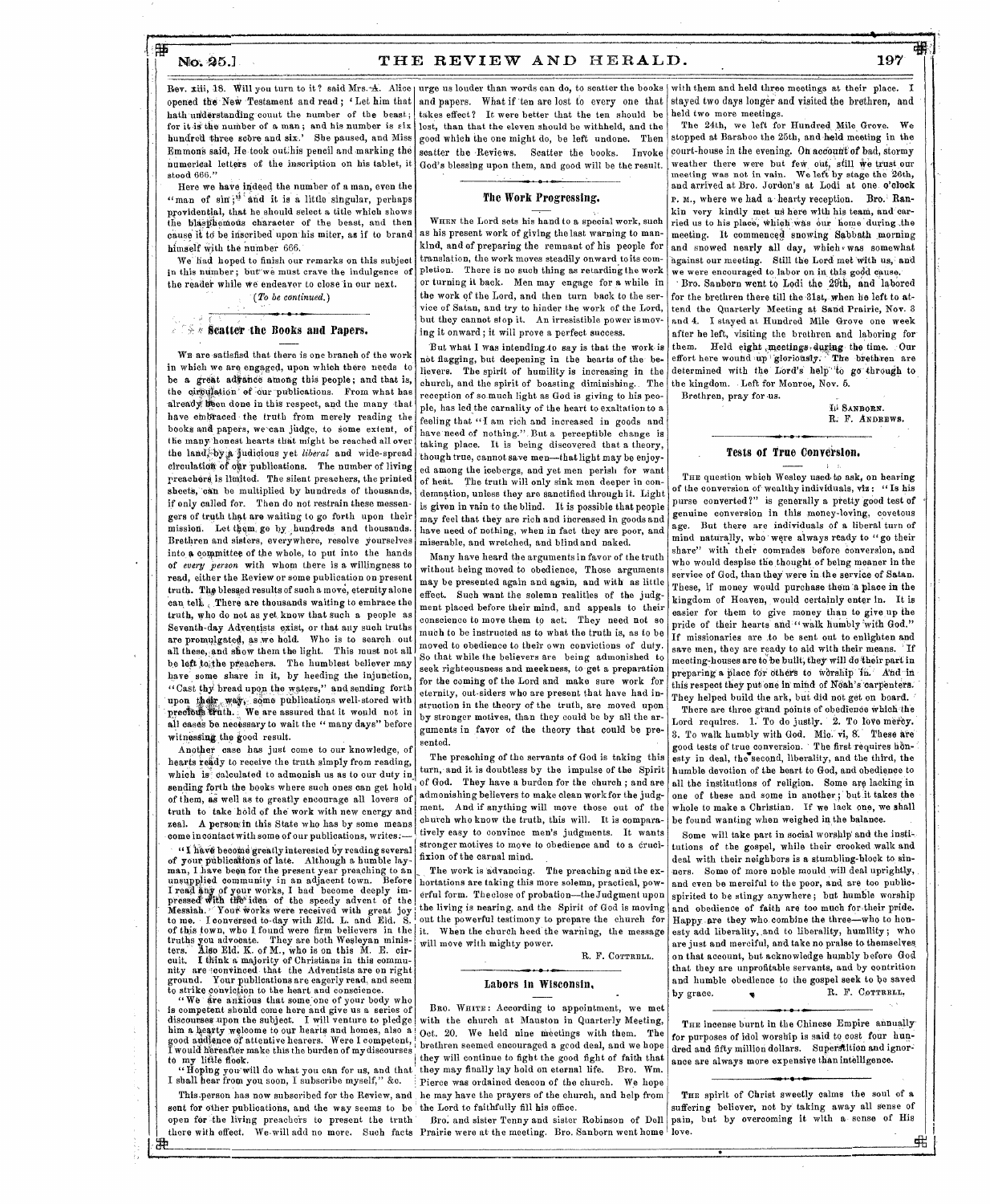## A Hymn of Trust.

LEAVE God to order all thy ways,<br>And hope it him whate'er betide;<br>Thou% find him in the evil days .An all-eufficient strength and guide. Who trusts in God's unchanging love, Builds on the rock that naught can move.

What can these anxious cares avail. These never-ceasing moans and sighs? What ean it help us to bewail<br>Each painful moment as it flies?<br>Our eross and trials do but press The heavier for our bitterness.

Only your reatless heart keep still,<br>And wait in cheerful hope, content<br>To take whate'er his gracious will, His all-distierning love has sent; Nor-doubt oar inmost wants are known To him who chose us for his own.

When thou hast borne its fiery test,<br>And now art freed from all deceit, He comes to thee all unaware, And makes thee own his loving care.

Nor in the heat of pain and strife,<br>Think God has cast thee off unheard; Nor that the man whose prosperous life Thou enviest, is of him preferred;<br>Time passes and much change doth bring,<br>And sets a hogynd to every thing.

All are alike before his face, To make the rich man poor and base—<br>To give the poor man wealth and joy. True wonders still-of him are wrought, Who selteth up and brings to naught.

*" Sing,* pray, and swerve not from his ways, But do thine own part faithfully; • Trust his rich promises of grace, So Shall it be fulfilled in thee. God never yet forsook at need<br>The soul that trusted him indeed.

#### • Is the, World ,Growing Better, or Worse?

WHEN Adventists discourse upon the abounding iniquity of this age, they are accused of allowing their peculiar views to color the facts. This makes the testimony of those who oppose us doubly valuable, when they unconsciously sustain our position by unbiased statements of their views of the times. A correspondent of *The \_Religious Telescope* bears the following testimony on the present moral condition and prospects of the world.— *Voice of the West.* 

#### "INIQUITY ABOUNDS."

amples, blasphemous oaths, and obscene songs.  $Re = \begin{vmatrix} and & line \\ for & gain. \end{vmatrix}$ "Drunkenness increases. After all the lectures, sermons, and private reproofs, the demon continues to slay his thousands every year, under the very shade of our churches. Moderate drinkers multiply. Cider, beer, and Wine, are consumed largely by the masses. Distilleries flourish. Wholesale dealers grow rich; retail venders multiply around us daily, filling every village and city with their ungodly exsult, poverty, orime, overflowing jails, and penitentiaries.

"Blasphemy is the order of the day. Go where you will, you hear the name of God taken in vain, Merchants swear, mechanics swear, lawyers, doctors, and literary men swear, and little boys, before they are scarcely able to walk, learn to belch forth the most fearful oaths. The most common of all sins, it has never yet found an excuse. It is open, willful hatred to God, and contempt of his authority.

ards gratity this morbid appetite for amusement, by day, walks forth with all the disdain of its father, the witnessing the terrible bull-fights so common in all Devil, stamped in its forehead. It creates caste, fos-"The love of worldly amusement increases; at least the means of gratifying this unholy passion are multiplying. In ancient times, multitudes assembled to witness the Glympic games, or gathered by thousands to the Roman amphitheater, to witness the ferocious encounters of wild beasts; or, what was still more gratifying, they beheld the death-struggle of criminals as they appeared in mortal combat with these same, wild beasts. In modern times the Spaniards gratify this morbid appetite for amusement, by

蛊

and bloodshed, thus cultivating the baser passions of the human heart, at the same time they pollute and deaden every polite and noble attribute of the human soul. And this is called innocent amusement!

Have we advanced any in restraining this passion ? Let the theater, the card-table, the billiard-saloon, and the ball-room, answer the question. Let the multitudes who witness indecent performances at circus shows, or frequent the horse-racing, and cook-fighting, or the beastly conflicts of the Heenans and Sayerses with which the age abounds, explain how much they are elevated above the obscene Grecians, the bloodthirsty Romans, or the besotted Spaniards.

"Fictitious reading is another means of gratifying the thirst for pleasure. Formerly people thought there was at least some virtue in reading history, biography, philosophy, and some even thought it well to read the Bible. But now the rage, to speak plainly, is for falsehood. Fiction, romance, and obscene poetry, find ready sale, and multitudes of readers and admirers. Half the reading of the present day may be described in three words: love, murder, marriage. This is the staple of *the New York Ledger* and *Mercury,* and the thousand and one smaller journals published in America. As for books of fiction, the heart sickens to contemplate the thousands of volumes issued annually, and the multiplied thousands of readers they must find to keep them afloat. ' Why do you not peddle better books?' I asked of a young man who was cir-Tis easy to our God most high culating for sale among the passengers in a railway one car a half bushel basket full of lies, lies embodied and surrounded with yellow covers of the most approved style. With some astonishment he inquired, 'What do you mean?' I mean histories, biographies, works on poetry, philosophy and religion. 'Never sell 'em in the world. You'r the first man ever called for any such a thing,' was his significant reply. It was his business to satisfy the cravings of the public maw, Works of fiction—of falsehood rather—could alone do this. He was simply making money by supplying a morbid appetite with what instead of satiating continued to whet the vitiated taste. Whether right or wrong he did not inquire. , His object was to make money. Any means to attain the end were, in his opinion, legitimate. He knows when joyful hours are best,<br> **It is a some even thought it well to read the** would would be a strategiern between the plainly, is for would

"The love of gain is another abounding iniquity of the present day. To make money, manufacturers use inferior materials, make poor work, thus gaining their end by falsehood. Venders carry forward the deception, by exaggeration and flattery. To get money, men gamble, steal, rob, murder. Worse still, they seek office, and prostitute public confidence to the base purpose of acquiring money, One buys a patent for a rat-trap, or churn, or feigning genius, takes out letters-patent himself for some trifling invention, and then brings into requisition all the artifice he can command to lie some unsuspecting victim out of a few hundred, or thousand dollars. Another sets out on a wild adventure to California, Arizona, or Australia, to dig gold, perchance forsaking a wife and three or four children in order to satiate his thirst of our churches. Moderate drinkers multiply. Ci-<br>der, beer, and wine, are consumed largely by the<br>masses. Distilleries flourish. Wholesale dealers out of a few hundred, or thousand dollars. Another<br>grow rich; retail vender

for gain. "Every one 'looking for gain from his quarter,' the helpless poor are forgotten. Even professors of religion forget that we have the poor always with us, forget to do them good, suffer them to hunger and die under their very eyes, while they make money and live in state. This is not the worst of it. The poor who are able and willing to work, are ground to powder. They must work long and hard, and at the lowest possible rates: then be sometimes cheated out of their thrice-earned wages.

"Amid the speculation, the wild adventure, the lust for gain, God's house and God's cause are forgotten and forsaken. They have, no relish for any place or any society where money-getting is not the chief motive. Money takes up all their day thoughts and night dreams.

 $\lq\lq$  Pride is another evil, a sin of immeasurable magnitude that, like the pestilence which wasteth at noonday, walks forth with all the disdain of its father, the

the kingdom. Men, women, and children, go forth ters aristocracy, and looks with supreme contempt on by thousands to behold these exhibitions of cruelty its more virtuous and more honest neighbors, solely because they are poor. Even many churches of Jesus Christ foster this spirit. ' Tell this not in Gath!' The poor are almost always suspected of vice; the rich are as generally allowed to be virtuous and innocent till proved guilty. So judges man."

#### Thoughts About Meetings.

BRO. SMITH: Our hearts were made glad this morning on receipt of Review No. 22. It came in time for our little church to get the benefit of the lesson which it contained from Bro. Canright, in his "Few Thoughts About Meetings." The weather being favorable, the most of our church were present, and the article from Bro. C. was read at the commencement of the meet ing; and could you have been present and witnessed its effect upon God's dear people in this place, it would have done you good. From the testimonies borne, and resolutions formed, we have reason to be-Here there will be a general reformation in the Johnstown Center church.

We all had to confess a lack of energy, and plead guilty to all the points advanced. May God help us guilty to all the points advanced. May God help us<br>to carry out our resolutions with a full purpose of heart, and bless Bro. C. for his timely admonition, and encourage his heart to think that his "few thoughts" have been the means of doing so much good, even if they do no more ; but I believe they will act as an impetus to a renewed energy, to more than dear brother or sister, or church even.

D. B. STAPLES.  $Johnstown$  Center, Wis., Nov. 3, 1866.

#### **.4111.•**  To the Laborers in Ohio.

BRO. WHITE: The Sabbath-keepers in Wayne wish, through the Review, to request Bro. Van Horn to make arrangements so that when he attends the Orwell Quarterly Meeting (if consistent with his other arrangements for labor,) he can visit us also in Wayne, some ten miles further east. If the visit cannot be over the Sabbath, we would be glad to have a weekday appointment, agreed upon at the Quarterly Meeting.

There is an increasing desire with us, to be organized into a church. We desire a visit with reference to that object, if thought advisable.

There has been no messenger here since we first listened to the "third angel's message," by Brn. Waggoner and Ingraham with the Ohio tent.

We are not without our trials; but the Lord wants a tried people. The most are still striving to overcome through the blood of the Lamb. Pray for us. Yours in hope of eternal life.

A. B. UNDERWOOD.

弔

## • Quarterly Meeting in Minn.

AT the Quarterly Meeting in Faribault Co., Minn., according to appointment, Bro. Ingraham was present. minster in word and doctrine. Meeting commenced Sabbath A. M. The few scattered lovers of the truth from Walnut Lake, Minnesota Lake, and the vicinity. of the meeting, were present. The School-house was in a neighborhood mostly Baptist; and when the notice of our meeting was given out, of course something must be done to protect their members from heresy. So one Elder Hopkins was requested to preach on the subject of the Sabbath, as they were already beginning to meet with some trouble on that point, the wife of their Deacon, having, through the efforts and commendable zeal of a sister of hers in Wisconsin, taken hold of the Sabbath, and renounced Sunday observance. As this sister came out and expressed her determination, others began to think that if a woman like her had come to that conclusion, there must be. something in it, and they hoped that Eld. Hopkins would confirm the word. But so weak and futile were his reasons for first-day observance, that dissatisfaction spread through their church generally, and increased their desire to hear the other side of the ques-Lion.

喁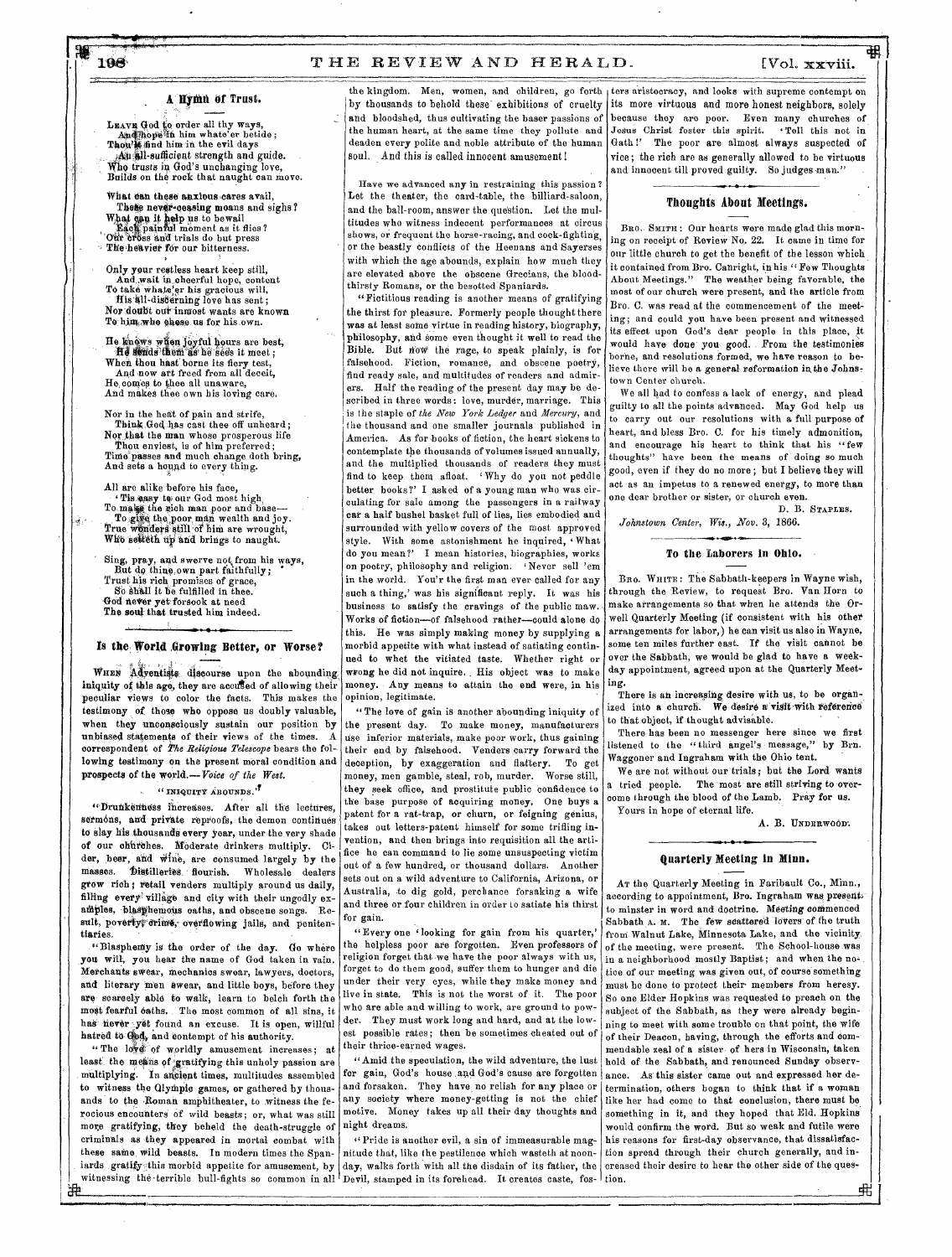#### ∰ No. 25.1

#### THE REVIEW AND HERALD.

A Miracle of the Romish Church.

## 199

审

**PUBLICATIONS** 

The law requires the pre-payment of postage on Bound Books, four

Bro. Ingraham delivered three discourses only. The result is, the Deacon and four others have come out perfectly satisfied; and others say they are satisfied they ought to keep the Sabbath, but lack courage. May the Lord help them to see the importance of following him fully. We hope to be remembered by the<br>State Conference. We want more labor here to set things in order and bring the scattered few into unity so that we can work together to the glory of God.

LEWIS HACKETT.

#### The Meteoric Shower.

Prof. Loomis of Yale College writes concerning the late expected meteoric shower, explaining all that is known<br>of the nature of meteorolites. He says on Monday night, Nov. 12, a company of observers at New Haven counted 690 shooting stars in five hours and twenty minutes, which is about four times the average number visible for the same period throughout the year. Tuesday night, Nov. 13, another company counted 881 shooting stars in five hours, which is five times the average number. On Wednesday night, the sky was overcast so that no observations could be made. It is concluded that the number of shooting stars visible about the 13th was very remarkable, nevertheless this display was not to be compared with that of Nov. 13, 1833, in which the number of meteors was variously estimated at from 10,000 to 30,000 per hour. The grand display, therefore, which it was supposed might occur this year, has not been witnessed in the United States, and probably not in Europe or it would have been announced to us by telegraph. It may have been witnessed in Asia or the Pacific ocean, but if such had been the case, it seems probable that the number<br>visible in the United States would have been greater than it was. The telegram a day or two since, purporting to have come from Greenwich, Prof. Loomis thinks is spurious, and concludes that it is probable that there has not been witnessed this year in any part of the world, a display of meteors at all, to be compared with the display of 1833. Detroit Tribune.

#### The Minister's Wife.

THE minister is an under Shepherd, who goes out to gather in and feed the flock of God; and this he does himself, under the supervision of the Chief Shepherd, Jesus, who is over all the flock of God.

The shepherds understand how to feed the flock so that all get their wants supplied; and all feel that they are bappy in the care of the true shepherd.

Sometimes the minister is so fortunate as to have a companion who is so thoroughly imbued with a missionary spirit, that she leaves all and goes out with her husband, and by her assiduous care, and wise counsel, and studious, devoted life, doubles his usefulness and oburage; and adds her own efforts. Other ministers, having large families at home, are wholly relieved of home cares, by the faithful wife.

Go, sava the noble-minded woman, into the wide harvest field, and gather in the sheaves. Go, gather the sheep and lambs into the fold. Feed the flock of God. • Give yourself no uneasiness about us at home. And although our home seems desolate in your absence, yet the Lord-is our stay; and our present pain of separation is more than repaid in the satisfaction we have in the thought that we are doing our duty.

To the children, in your absence, I will redouble my care and devotion; and to our secular affairs I will be a faithful steward. Never shall it be said that your wife has, by her selfish feelings in wishing you to remain at home, undermined your courage, and by degrees ruined your usefulness. On the contrary, your usefulness is to me more precious than my dear est earthly hopes. JOS. CLARKE.

THERE are thousands who can follow a multitude. who have not moral courage enough to follow a prin ciple.

The Massachusetts, constabulary force destroyed \$3000 worth of gambling implements and 6000 obscene prints in Boston last month.

A SINGULAR discovery has just been made in Milan. In one of the faubourgs of that city was a statue of St. Madelim, which, from time immemorial, miraculously poured its tears on infidels and heretics. After the success of the Italian revolution, it wept copiously. It had happened that the venerated monument needed repairs, and it was necessary to remove the statue. What was the surprise of the workmen to find that it contained a little reservoir of water which was heated by means of a furnace concealed in the base. The water in evaporating rose to the head of the statue, where it condensed and reached to two little tubes of the eyes, when it escaped and ran drop by drop over the cheeks.

### Gxtracts from Letters.

Sister A. O. Thompson writes from Rennsalaer Falls, N.Y.: C. Anonpool which head are remissionly and first-day I attended the Quarterly

meeting at Buck's Bridge where Brn. Taylor and Law-<br>rence gave thesaints the word of comfort and encouragement. In the evening I for the first time met with the<br>saints to attend the ordinances of God's house. I felt I felt that it was a good place to get down and follow the example of the institution. It serves to humble<br>the proud heart. On first-day at noon we repaired to<br>the proud heart. On first-day at noon we repaired to<br>the view where my self and two others went down in-<br>to the water, and to the water, and I trust arose to newness of live. For<br>one I feel determined to try to make amends for all my<br>past life. It is over twelve years since I embraced the<br>Sabbaht; but I confess that I have been an unprofitable forty four thousand stand on the sea of glass.

Bro. J. Hacket writes from Bourbon Co. Kansas: Bro. J. Hacket writes from Bourbon Co. Kansas:<br>About ten months ago I came to the conclusion that<br>the whole religious world was sharing in the great<br>apostasy spoken of in 2 Thess., and was about to give<br>up all hope that wh came to me. Babylon is fallen, come out of her my came of the the bend partakers of her sins, and receive not of her plagues. Since that time I have been endeavoring to keep the commandments of God and the faith of Jesus. I thank and magnify the name of the Lord for the l Lord for the light that has been shed upon his sacred<br>Word, and the precious truths I have received there-<br>from. I believe that the Lord has a people whom he<br>is preparing for translation with whom I wish to add<br>my testimon obey.

## Sister D. Hacket writes from Bourbon Co., Kansas. Sister D. Hacket writes from Bouroutout. The Review is a faithful messenger of the truth which<br>we could not well do without. We are glad it is to be<br>enlarged. We also hail with pleasure the Health Re-<br>former. The principle will greatly aid in preparing a people for translation at the coming of the Lord.

C. M. Nichols, jr., writes from Jamaica, Vt. : The<br>present truth never looked more precious to me than<br>at the present time. I feel a strong desire to do the<br>will of my heavenly Father, and to overcome all sin<br>and take hol procours again on an integrated to the laws of our heing.<br>The health reform has been a great blessing to me. For about three years we have been trying to live out its principles.

Bro. A. R. Kelsey writes from Steele Co., Minn.: I<br>agree fully with "Thoughts About Meetings," in Re-<br>view, No. 22. Therefore I wish all who are in the<br>habit of waiting for the Lord to move them would try<br>to move themselve

| cents for the first four ounces, or fractional part thereof, and an<br>additional four cents for the next four ounces, or fractional part |                 |                |
|-------------------------------------------------------------------------------------------------------------------------------------------|-----------------|----------------|
| thereof, and so on. On Pamphlets and Tracts, two                                                                                          |                 |                |
| cents for each four ounces, or fractional part thereof.                                                                                   | ы               | U              |
| Orders, to secure attention, must be accompanied with                                                                                     | Ę               |                |
| the cash.<br>Address, ELDER JAMES WHITE, Battle Creek,                                                                                    |                 |                |
| Michigan.                                                                                                                                 | cts.            | 02.            |
| The Hymn Book, 464 pages, and 122 pieces of music,                                                                                        | 80              | 12             |
| œ<br>$\epsilon$<br>æ<br>with Sabbath Lute,                                                                                                | \$1,25          | 12             |
| ٤t.<br>$\epsilon$<br>ċċ<br>Calf Binding,                                                                                                  | 1,00            | 12             |
| ٤¢<br>٤ć<br>٤ç<br>٤ċ<br>with Lute.<br>History of the Subbath, Sacred and Secular,                                                         | 1,50<br>80      | 12<br>12       |
| ۷Ć<br>66<br>$\alpha$<br>in paper covers,                                                                                                  | 50              | 10             |
| Dobney on Future Punishment,                                                                                                              | 75              | 16             |
| Spiritual Glits, Vol. I, or the Great Controversy be-                                                                                     |                 |                |
| tween Christ & his angels, and Satan & his angels,                                                                                        | 50              | 8              |
| Spiritual Gifts, Vol. II. Experience, Views & Incl-                                                                                       |                 |                |
| dents in connection with the Third Message.                                                                                               | 60              | 8<br>12        |
| Spiritual Gifts, Vols. I & II, bound in one book,<br>Spiritual Gifts, Vol. 111, Facts of Faith, .                                         | \$1,00<br>60    | 8              |
| Spiritual Gifts, Vol. IV, Facts of Faith & Testimo-                                                                                       |                 |                |
| nies to the Church, Nos. 1–10,                                                                                                            | 60              | 8              |
| Sabbath Readings, a work of 400 pages of Moral &                                                                                          |                 |                |
| Religious Lessons for the Young, .                                                                                                        | - 60            | : 8            |
| The same in five Pamphlets, .                                                                                                             | 50              | 8.             |
| 96 <sub>0 m</sub><br>twenty-five Tracts,<br>How to Live,                                                                                  | 40<br>\$1,00    | 8<br>12        |
| $\epsilon$<br>$\epsilon$<br>44<br>in pamphlet,                                                                                            | 76              | 10             |
| Appeal to the Youth.<br>Bound, .                                                                                                          | 40              | 8.             |
| $\epsilon$<br>$\epsilon$<br>4<br>Paper Covers.                                                                                            | 20              | 2.             |
| 'n<br>4<br>$\epsilon$<br>ø<br>without Likeness.                                                                                           | - 10            | 2              |
| The Bible from Heaven.                                                                                                                    | 30              | 5              |
| Review of Preble on Sabbath and Law,<br>Both Sides.                                                                                       | 20              | 4              |
| Sanctification: or Living Holiness,                                                                                                       | 15.             | 4              |
| Three Angels of Rev. xiv, and the Two-horned Beast,                                                                                       | 15              | 4              |
| Hope of the Gospel, or Immortality the Gift of God,                                                                                       | 15              | ¢              |
| Which? Mortal or Immortal? or an Inquiry into                                                                                             |                 |                |
| the Present Constitution & Future Condition of Man.                                                                                       | 15              | 4              |
| Modern Spiritualism: its Nature and Tendency, .                                                                                           | 20              | ð              |
| The Kingdom of God: a Refutation of the Doctrine                                                                                          |                 |                |
| called, Age to Come,                                                                                                                      | - 16            | 4              |
| Miraculous Powers,<br>è                                                                                                                   | 15              | 4.             |
| Appeal to Mothers,<br>٠                                                                                                                   | 10              | 2              |
| Review of Seymour. His Fifty Questions Answered,                                                                                          | 10              | 3              |
| Prophecy of Daniel-The Sanctuary and 2300 Days,                                                                                           | 10              | 3              |
| The Saints' Inheritance in the New Earth,                                                                                                 | 10              | 8,             |
| Signs of the Times,<br>The Coming of Christ at the<br>Door.                                                                               | 10              | 3              |
| The Testimony of Both Testaments,<br>Law of God.                                                                                          | 10              | 3              |
| Vindication of the True Sabbath, by J. W. Morton,                                                                                         | 10              | 3              |
|                                                                                                                                           | 10              | 3              |
| Review of Springer on the Sabbath and Law of God,<br>Christian Baptism. Its Nature Subjects, & Design,                                    | 10              | 8              |
| The Commandment to Restore & build Jerusalem,                                                                                             | 10              | -2             |
| The Seven Trumpets of Rev. viii & ix,                                                                                                     | 10              | 2              |
| i.<br>٠<br>Key to the Prophetic Chart,<br>$\bullet$<br>$\bullet$<br>$\cdot$                                                               | 10              | 2              |
| The Sauctuary and 2300 Days of Dan. viii, 14,                                                                                             | 10              | 2              |
| The Fate of the Transgressor, .                                                                                                           | 6               | 2              |
| ä.                                                                                                                                        |                 |                |
|                                                                                                                                           |                 |                |
| The Sabbath of the Lord; a Discourse by J.M. Al-<br>٠<br>۰<br>$\ddot{\phantom{1}}$                                                        | 5               |                |
| drich,<br>٠<br>$\bullet$<br>4<br>.<br>k.                                                                                                  |                 | $\mathbf{z}$   |
| End of the Wicked,<br>۰<br>ï<br>A Brief Exposition of the Chapter,                                                                        | ŏ<br>б          | 2.<br>2        |
| Matthew xxiv.<br>Mark of the Beast, and Seal of the Living God,                                                                           | 5               | 1              |
| Sabbatic Institution and the Two Laws                                                                                                     | 5               | 1              |
| Assistant. The Bible Student's Assistant, or a Com-                                                                                       |                 |                |
| $\ddot{\phantom{1}}$<br>$\ddot{\phantom{0}}$                                                                                              | б               | 1              |
| An Appeal for the Restoration of the Bible Sabbath                                                                                        | 6               | 1              |
| in an Address to the Baptists.<br>Review of Fillio. A Reply to a series of Discourses                                                     |                 |                |
| delivers by him in this City against the Sabbath,                                                                                         | õ               | 1              |
| Milton on the State of the Dead,<br>$\blacksquare$<br>$\ddot{\phantom{0}}$<br>$\bullet$                                                   | 5               | ı              |
| Brown's Experience. Consecration -- Second Ad-                                                                                            |                 |                |
| ٠<br>vent,<br>$\cdot$<br>$\ddot{\phantom{0}}$<br>٠<br>٠<br>Report of General Conference held in Battle Creek,                             | δ.              | 1              |
| June, 1859. Address on Systematic Benevolence, &c.,                                                                                       | 5               | 1              |
| The Sabbath, in German, .<br>$\bullet$                                                                                                    | 10              | 2,             |
| 4<br>$\epsilon$<br>Holland,<br>44<br>$\bullet$                                                                                            | ь               | ľ              |
| French,<br>$\ddot{\phantom{0}}$<br>$\cdot$<br>٠<br>74 P                                                                                   | Ď.<br>5.        | ľ<br>1         |
| On Daniel II & VII, in French,<br>$\Delta$ .<br>The Second Advent Huith: Objections Answered,                                             | $\therefore$ 4. | $\mathbf{2}$ : |
| ONE-CENT TRACTS. The Seven Seals-The Two Laws-Rea-                                                                                        |                 |                |
| sons for Sunday-keeping Examined-Personality of God-Wesley                                                                                |                 |                |
| on the Law-Appeal on Immortality-Thoughts for the Candid-                                                                                 |                 |                |
| Brief Thoughts, etc.,-Time Lost, or, Old and New Style.<br>TWO-CENT TRACTS. Institution of the Sabbath-Sabbath                            |                 |                |
| by Elihu-Infidelity and Spiritualism-War and Sealing-Who                                                                                  |                 |                |
| Changed the Sabbath?-Preach the Word-Death and Burial-                                                                                    |                 |                |
| Much in Little-Truth-Positive Institutions.                                                                                               |                 |                |
| THREE-CENT TRACTS. Dobney on the Law-Milton on the                                                                                        |                 |                |
| State of the Dead-Scripture References-The Mark of the Reast,<br>and Seal of the Living God-Spiritual Gifts-Wicked Dead,                  |                 |                |
| CHARTS, Prophetic and Taw of God, the size used by<br>our Preachers. Varnished, a set, with Key,                                          | \$4.00          |                |

A Set on Cloth, with Key,  $\frac{8.00}{2.75}$ On Cloth, without Rollers, by mail, post-paid, : Small Chart. A Pictorial Illustration of the Visions of Danisl and John, 20 by 25 inches. Paper, Price 15 cents.